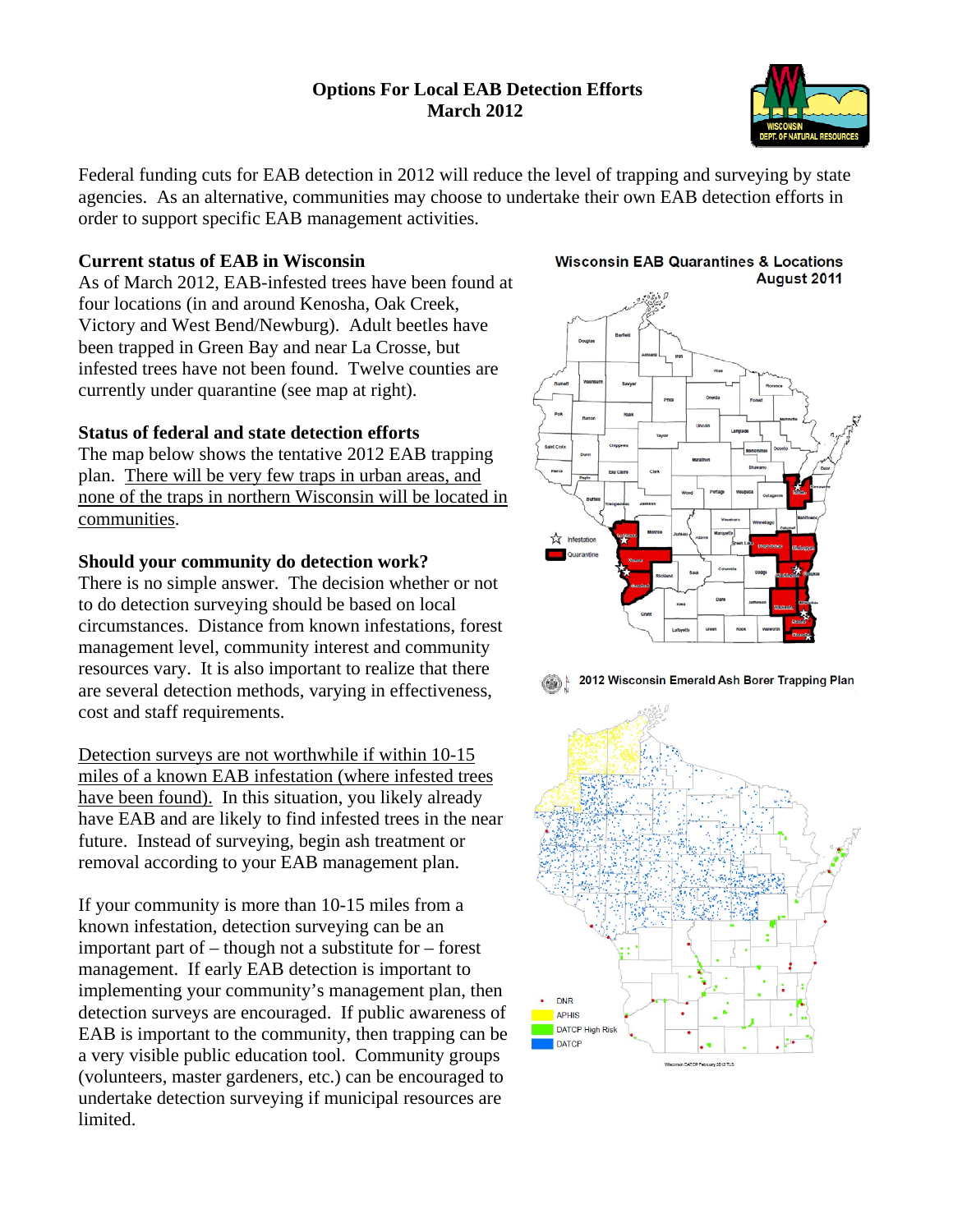If early detection is not important or if detection would not change your management strategy, then consider using available resources to proceed with implementing your management plan. Preparing a management plan should be a high priority for communities that have not already done so.

Even though EAB has only been found in a few Wisconsin locations, a general recommendation from well-infested states is to assume EAB is present and start implementing your management plan, especially if you're near a known EAB detection. One state noted that communities that removed and examined declining ash trees found EAB earlier than those that didn't.

Even if your community decides not to do formal detection surveys, it is important to continue looking for the signs and symptoms of EAB during routine tree care work and interactions with community residents.

# **Benefits of surveying**

- Detecting EAB as early as possible will give more treatment and removal options for municipal and privately-owned trees. Removal costs are typically lower if done while the trees are still alive.
- Survey results can be used to time ash treatments and removals.
- Traps are highly visible and help to maintain community awareness of EAB.
- Homeowners and neighboring communities will also benefit if your community finds EAB, especially if no one else is looking.

# **Limitations of surveying**

- A trap and lures will cost \$30-70, plus shipping charges and staff time. Plan on an estimated 40 hours total time to purchase, set up, monitor and take down 6-8 traps in pre-determined locations.
- Examining collected beetles to identify EAB suspects will take additional time.
- Limited funding and staff time may mean that other work is not done.
- EAB may be present even though EAB is not detected.
- Detection without follow-up management is time and money wasted.

## **State resources available to communities**

- Technical advice for implementing survey efforts (trap vendors, survey methodology, etc.).
- Limited site visits by state agency staff.
- Suspicious insects can be reported to the EAB hotline (1-800-462-2803) or website (www.emeraldashborer.wi.gov).
- DATCP will examine properly submitted EAB suspects, but not all insects that you collect.
- Educational materials.
- Quarantines and compliance agreements.

Contact your local DNR Urban Forestry or Forest Health specialist if you have questions about EAB detection and management. For a staff directory, visit: http://www.dnr.wi.gov/forestry/.

If you need assistance with this guidance or have technical questions, contact: Bill McNee (bill.mcnee@wisconsin.gov) or Mark Guthmiller (mark.guthmiller@wisconsin.gov).

More information on EAB status and quarantines is available at: www.emeraldashborer.wi.gov.